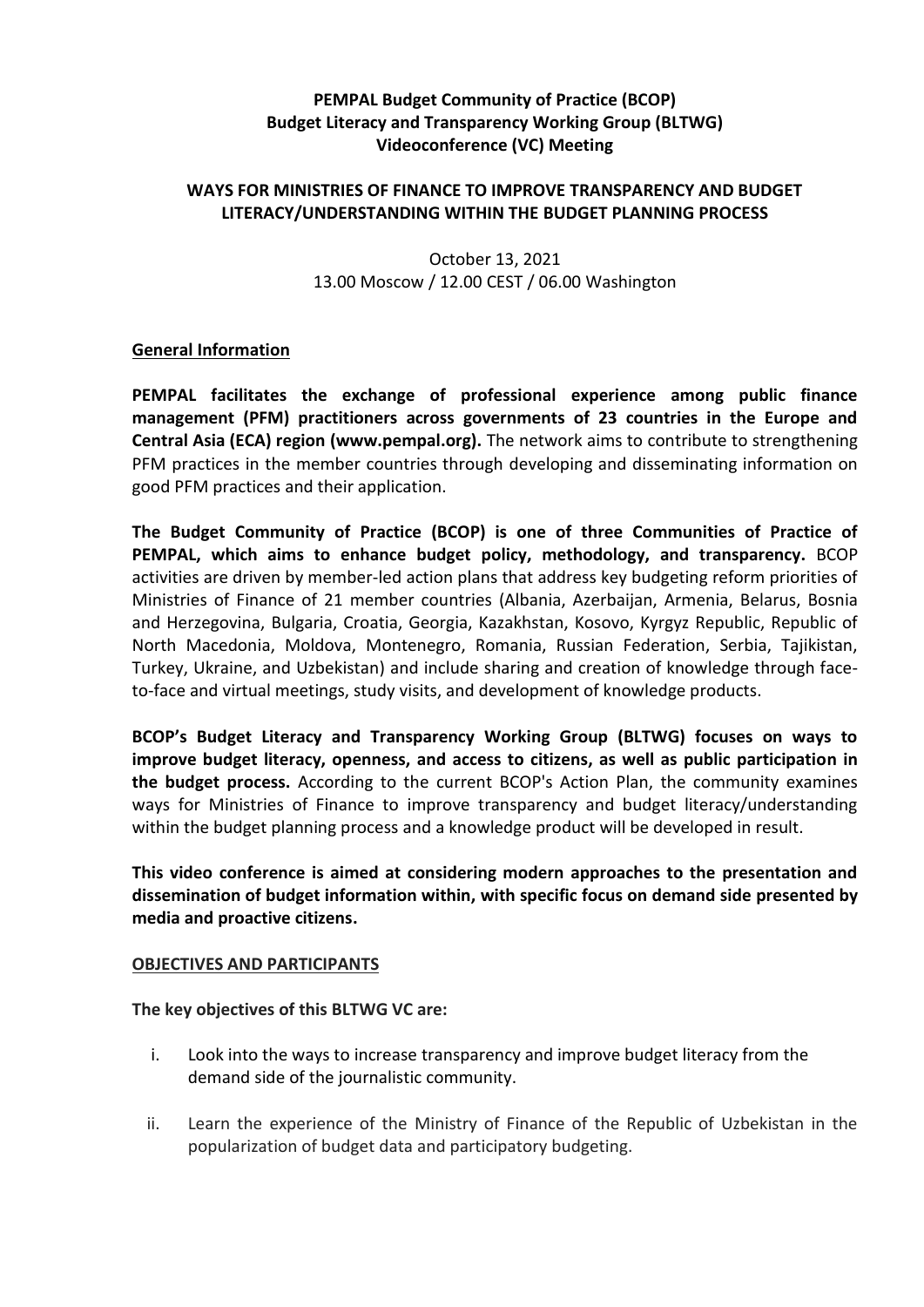- iii. Get acquainted with the experience of presenting open budget data by the Ministry of Finance of Ukraine from the point of view of using the capabilities of modern information technologies.
- iv. Discuss the content and framework of the upcoming knowledge product.

### **Agenda**

Moderator: *Iryna Shcherbyna, World Bank Senior Public Sector Specialist, Coordinator of BCOP Resource Team*

| Time                                                                               | Activities                                                                                                                                                                                                                                     |
|------------------------------------------------------------------------------------|------------------------------------------------------------------------------------------------------------------------------------------------------------------------------------------------------------------------------------------------|
| 15-30 minutes before<br>meeting                                                    | Registration and testing of IT online platform KUDO                                                                                                                                                                                            |
| 13.00-13.15 (Moscow)<br>12.00-12.15 (CEST)<br>6.00-6.15 (Washington)<br>15 minutes | Welcome, Introductions, and Overview of the Workshop<br><b>Objectives</b><br>Marina Tikhonovich, Deputy Head of Department, General<br>Department of Budget Policy, The Ministry of Finance of Belarus,                                        |
|                                                                                    | the leader of the Budget Literacy and Transparency Working<br>Group (BLTWG)                                                                                                                                                                    |
| 13.15-13.50 (Moscow)<br>12.15-12.50 (CEST)                                         | <b>Increasing Budget Openness in the Republic of UZBEKISTAN</b>                                                                                                                                                                                |
| 6.15-6.50 (Washington)                                                             | Sherzod Muhamedov, Director of State Budget Department,<br>Ministry of Finance of the Republic of Uzbekistan                                                                                                                                   |
| 25 minutes<br>10 minutes                                                           | <b>Questions and Answers</b>                                                                                                                                                                                                                   |
| 13.50-14.25 (Moscow)<br>12.50-13.25 (CEST)<br>6.50-7.25 (Washington)               | IT technologies for budget data transparency in UKRAINE                                                                                                                                                                                        |
| 25 minutes                                                                         | Oleksandr Hrubiian, Deputy Finance Minister for Digital<br>Transformation, Ministry of Finance of Ukraine                                                                                                                                      |
| 10 minutes                                                                         | <b>Questions and Answers</b>                                                                                                                                                                                                                   |
| 14.25-14.30 (Moscow)<br>13.25-13.30 (CEST)<br>7.25-7.30 (Washington)               | <b>Break</b>                                                                                                                                                                                                                                   |
| 5 minutes                                                                          |                                                                                                                                                                                                                                                |
| 14.30-15.10 (Moscow)<br>13.30-14.10 (CEST)<br>7.30-8.10 (Washington)<br>30 minutes | Ways to increase transparency and improve budget literacy as<br>seen by the journalistic community. Experience of South Africa.<br>Greg Rosenberg, Managing Director, USA, Director, South Africa,<br>Clarity Global Strategic Communications. |